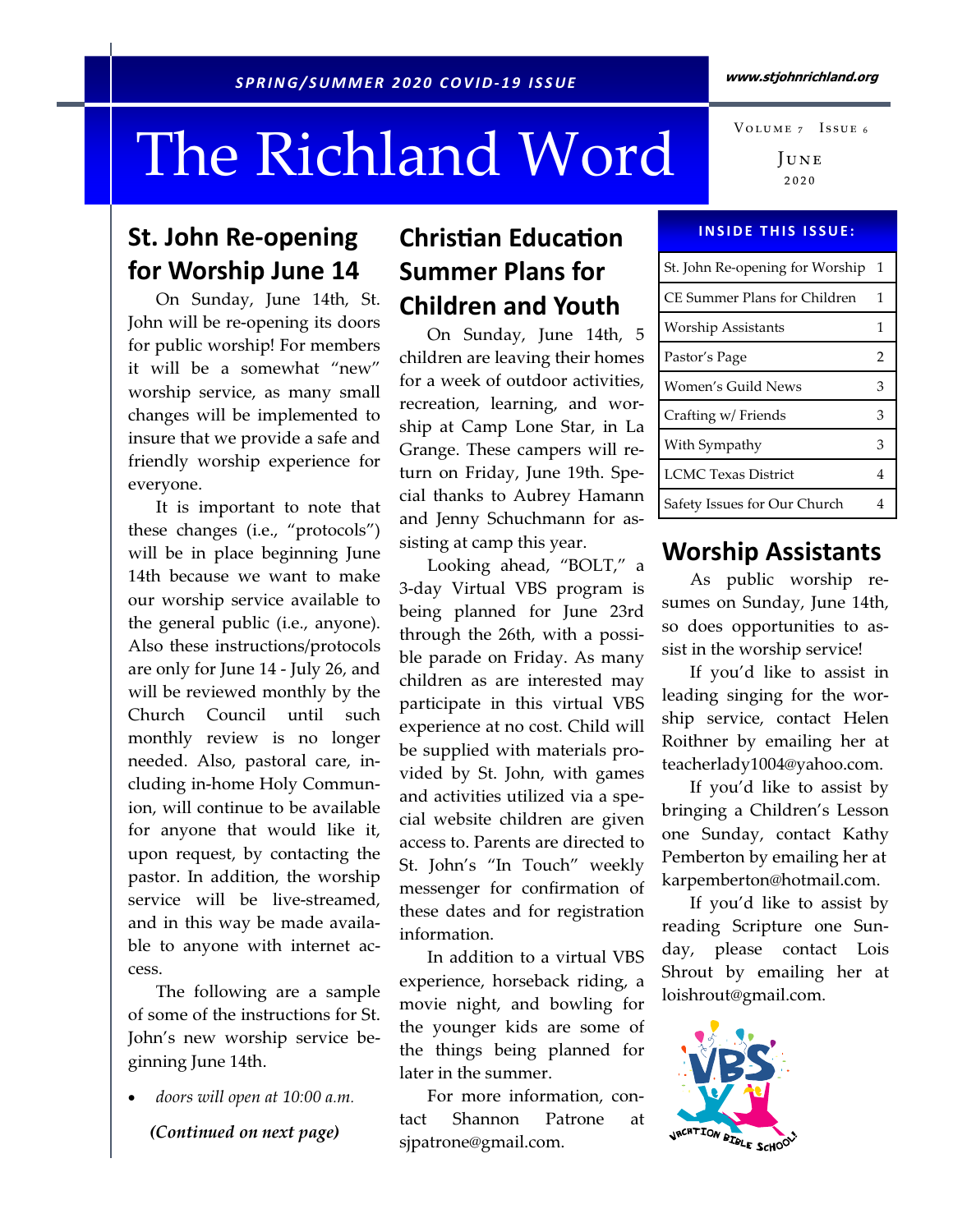### Pastor's Page

 It was a devastating blow to the faith and religious life of the children of Israel: their beloved central place for worship, the glorious Temple built by King Solomon,...THE place for worship, sacrifice, learning, and the presentations of tithes, offerings, and other gifts to God,...was totally destroyed by the Babylonians in 587 B.C.

 Most of the population of the Southern Kingdom, except for some of the very poorest of the people, were re-located to

#### Continued from page 1 "St. John Re-opening for Worship June 14"

#### (instructions for worship)

- those who are sick should remain at home. These, as well as others that belong to a vulnerable population group, are encouraged to participate at home via St. John's online service.
- face masks should be worn, covering nose and mouth, whenever conversing with someone, and especially when inside the sanctuary.
- Social distancing of 6ft should be observed at all times.
- hand-sanitizer and face masks will be available outside the sanctuary, before entering the sanctuary.

designated areas throughout the Babylonian empire, with this one saving concession: they were allowed to live together as a community, and freely gather to continue to pass on their faith, their teachings, their culture, their language, their history,...their way of life.

 It's interesting to note that the synagogues...so prevalent through all four Gospels, where Jesus often went to teach, were developed during the Babylonian exile. The synagogue became THE place of worship, learning,

- ushers will be present to greet worshippers as they arrive, but are instructed to make no physical contact. (e.g., no handshakes)
- an usher outside will usher in a single individual, couple, or family...at a time.
- once inside, another usher will guide the worshipper(s) to the next available seating area, where bulletins will already be placed.
- Once seated in pews, movement will be limited during the service, to insure social distancing is maintained. (E.g., during the Greetings, worshippers are asked to remain in place, and simply turn around and acknowledge and greet those around them, without making physical contact.)

and fellowship for the Israelites while in exile, and they brought the synagogue system with them when they returned to their Promised Land B.C. 539.

 St. John is returning to worship together on June 14th after a brief exile. What have we learned through this time? What will we bring with us?

 How about a new appreciation for your brothers and sisters in Christ? A new love for Christ and His Church?

 The offering will be received informally using a receptacle placed near the entry of the sanctuary, and can be used as worshippers enter or leave.

 New instructions for the celebration of Holy Communion will be discussed and approved by the Church Council later this month, and be available after Tuesday, June 9th. The first celebration of Holy Communion will be in July.

 A complete list of St. John's new health and safety protocols for worship, approved by the Church Council for June and July, are available on St. John's website, or can be mailed upon request by calling the church office.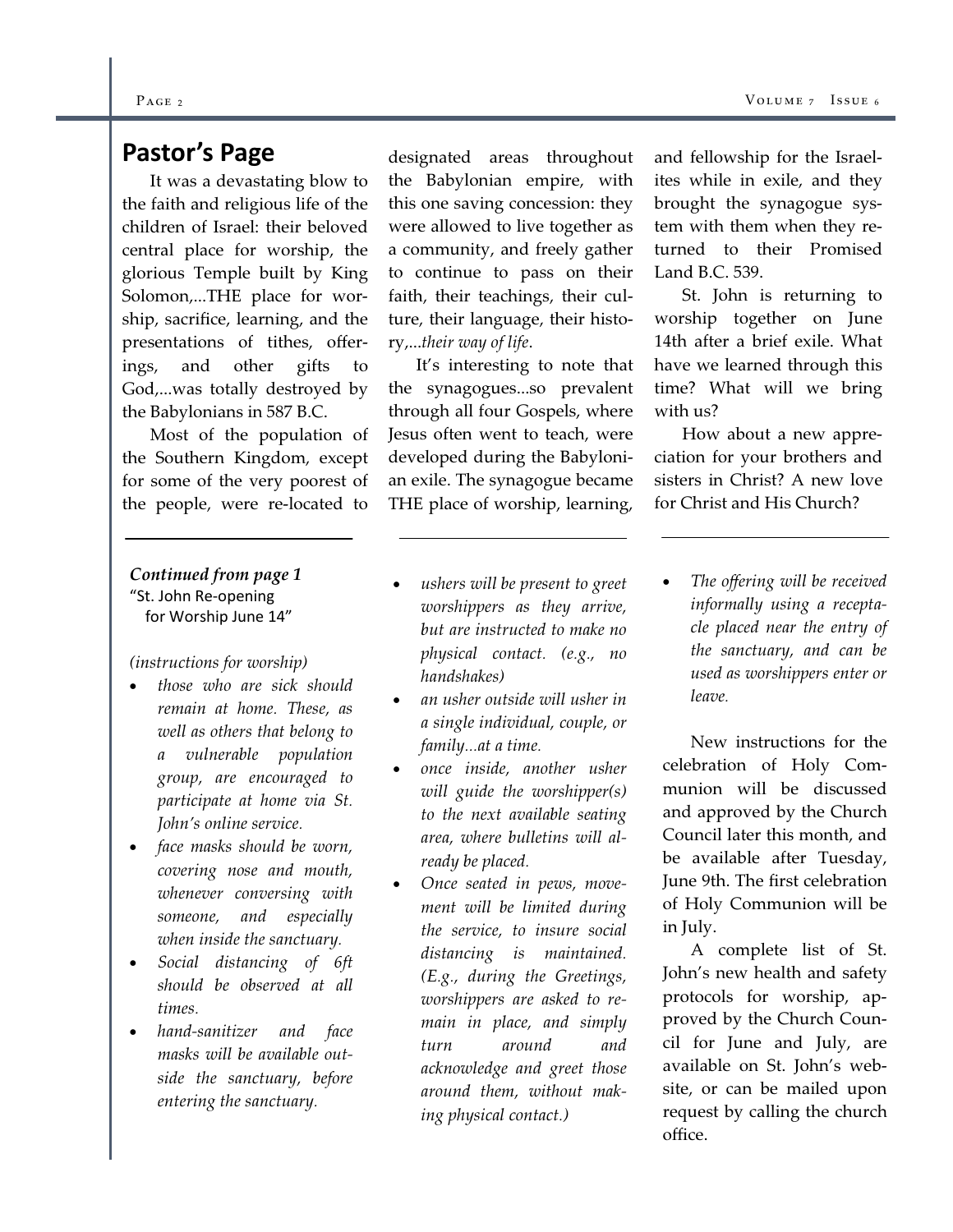### Women's Guild News

 It has been such a different and strange time for us all. It is hard to plan anything and things are still up in the air.

 We are trying to be hopeful and we praise and bless all the people out there in the front dealing with all the illness, etc.

 If and when the Women's Guild plans a meeting or function, we will advertise it, letting everyone know.

> We miss everyone! Peace and love!

# Property Maintenance

 Thank you, Rodney Gebert, for spraying the parking areas of the church to kill the grass there.

 Thanks to the Property Committee for the new, automatic faucets installed in both restrooms.

 Thanks also to the Property Committee for repairing the clock that hangs in the sanctuary, and taking care of a problem we had with bees.

 Thanks also to Rodney Gebert and family on all the mowing of St. John Cemetery.

 Thanks also to the Patrone family for all their work mowing and trimming all around the parsonage, sanctuary, and parish hall during this time.

 Ronald Roithner is the chair of St. John's Property Committee. Thank you, Ronald!

### Crafting w/ Friends

We are looking forward to when we can get together once again. We've had some time to think about what we can create next and work on as a group. (Thank you to all those that have worked on making face masks for area healthcare agencies, as well as for members and others!)

 We have all been working on projects at home, but we are itching to get out, while of course using masks to be safe.

 We will try to have our first meeting in June on the 27th, at 10:00 a.m. in the hall. We hope it works out for everyone.

 We can certainly continue to wear masks, and whatever makes you feel comfortable. We can talk about our ideas and we do have a quilt top to work on. And I have some things and ideas to share with everyone as well! I look forward to seeing you all. If you have not attended any of our gatherings, come join us and bring your ideas.

 Be safe and well everyone! Peace and love, Sandy Brunton



#### With Sympathy

 Our Christian sympathy to the family of Jan Prater. Jan passed away on April 29th. She was buried in St. John Cemetery next to her husband, Bob, on May 8th.

 We also express our Christian sympathies to Mary Overstreet and family on the death of her husband, Leslie James, on Thursday, May 14th. May the presence of the Holy Spirit and the promise of the Gospel be their comfort and hope during this time of loss.



## **To Crafting Friends**

On behalf of the over 275 healthcare workers associated with Alabama Oncology and the cancer patients we care for; we want to say thank you



for your selfless and thoughtful donation of masks to our team. We have struggled to find adequate supplies, your donation meant so much to us. It inspires us to pay it forward! Blessings to you all! Chris Barnes